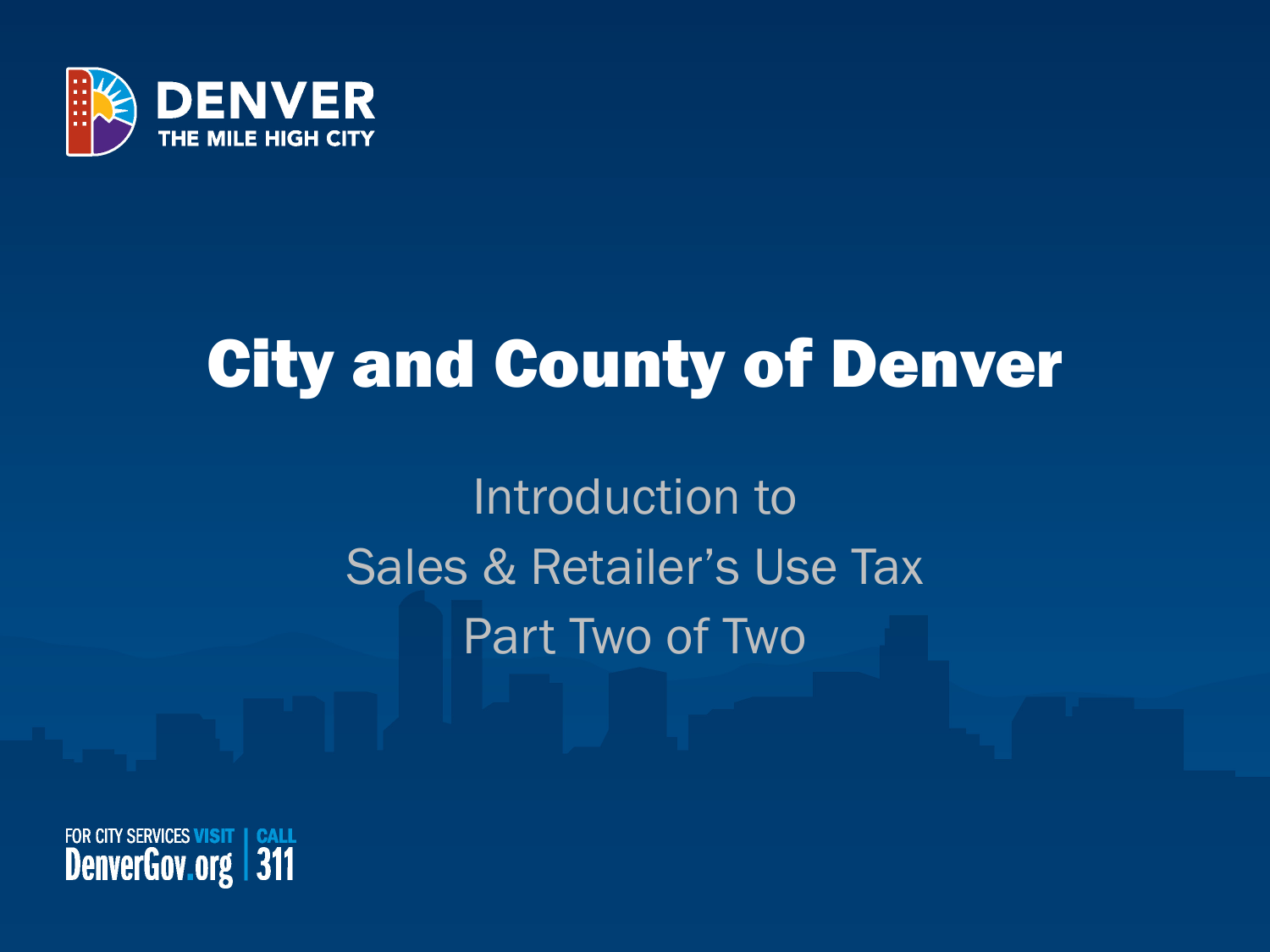

### Sales Tax Rates - Disclaimer

The tax rates used during this presentation were valid and correct at time of recording. Rates may have changed since the recording, please visit [www.denvergov.org/treasury](http://www.denvergov.org/treasury) for Denver's tax rates and [www.colorado.gov/tax](http://www.colorado.gov/revenue/tax) for current state wide tax rates.

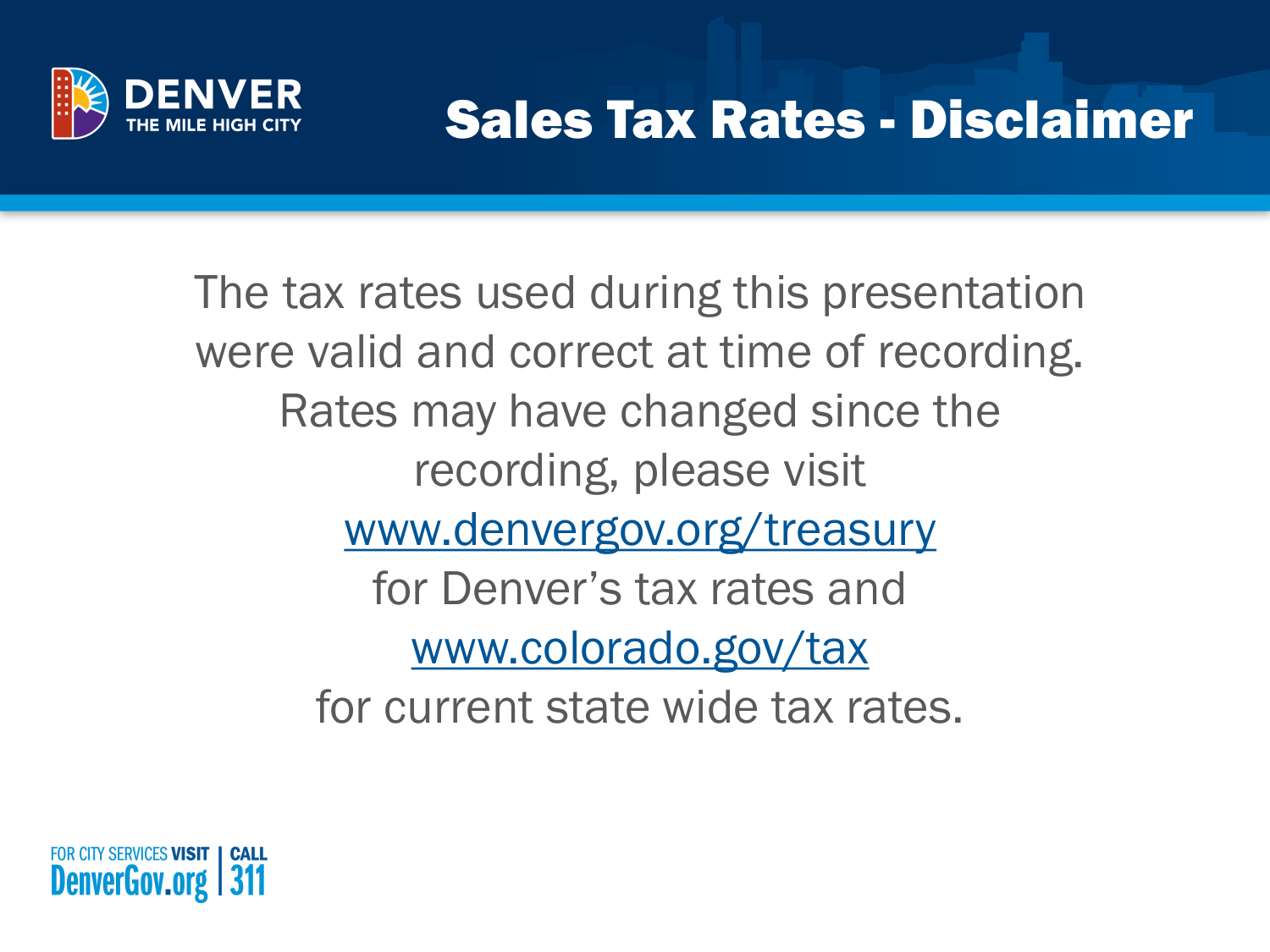

## Sales Tax – Purchase Price

- $\triangle$  The gross value of all materials, labor and services, inclusive of profit
	- o Manufacturing labor
- **❖** Transportation and delivery charges
	- o Freight
	- o Fuel surcharge
	- o Shipping and handling
- ❖ Without any discount from the price
- ❖ Any other expense whatsoever



Section 53-53(21) &

53-103(23)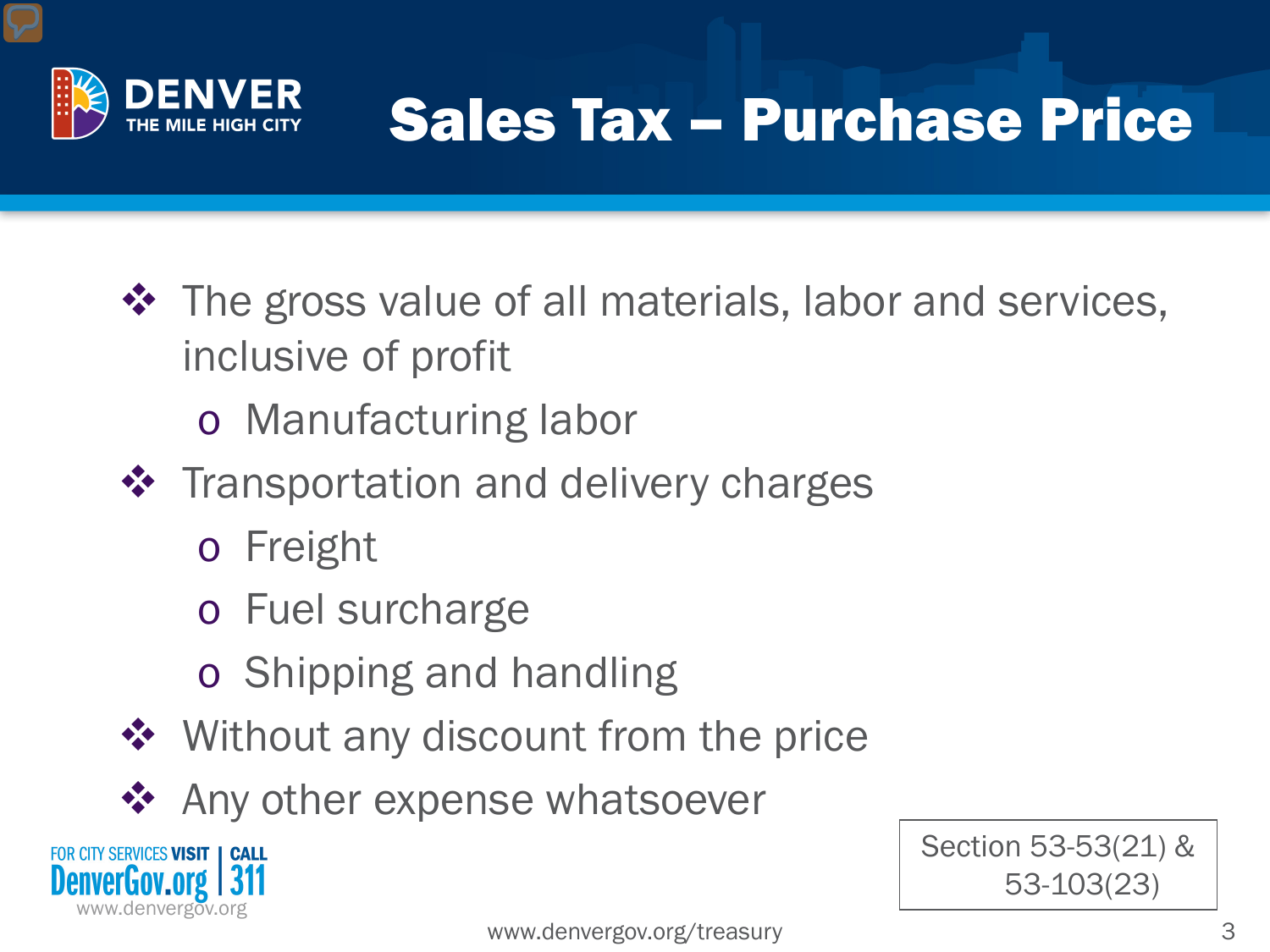

### Sales Tax - Retail price example

*"Manufacturing" means the operation or performance of an integrated series of operations which places a product, article, substance, commodity, or other tangible personal property in a form, composition or character different from that in which it was acquired whether for sale or for use by a manufacturer. The change in form, composition or character must result in a different product having a distinctive name, character or use from the raw or prepared materials.*

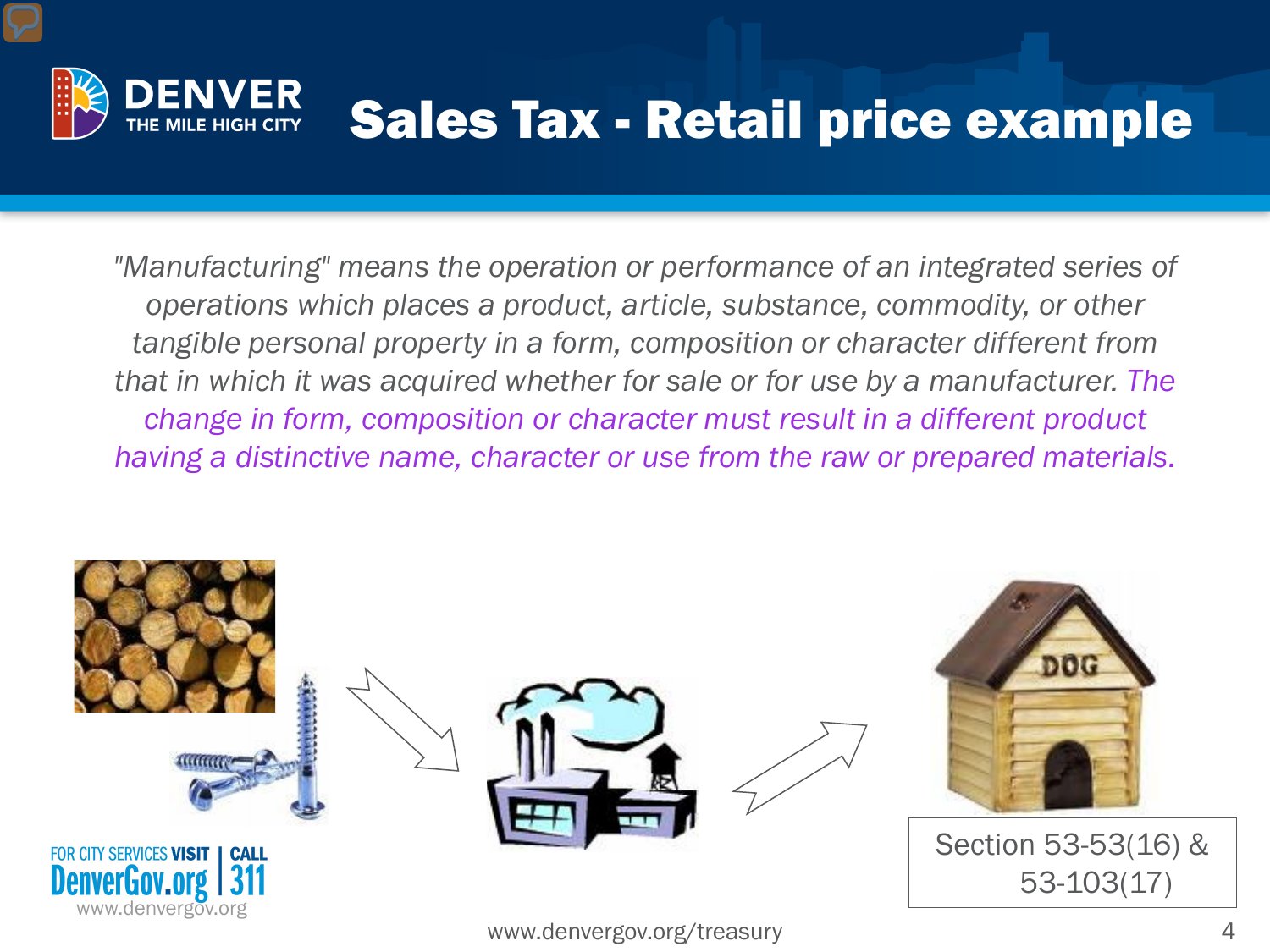

## Manufacturing or Fabrication Labor

Purchase price includes fabrication labor. Even if the fabrication labor is separately stated, it is still taxable.

www.denvergov.org

FOR CITY SERVICES VISIT | CALL

**DenverGov.org** 

| Total Anímal experíence Company, Inc.                     |              |       | <b>INVOICE</b>    |
|-----------------------------------------------------------|--------------|-------|-------------------|
| 1436 Bob St.                                              | DATE:        |       | February 15, 2021 |
| Denver, CO 80842<br><b>INVOICE#</b><br>Phone 303.555.0190 |              |       | 160               |
| <b>DELIVERY METHOD</b>                                    |              |       | <b>CPU</b>        |
| <b>Bill To:</b><br>Ship To:                               |              |       |                   |
| Jane Doe                                                  |              |       |                   |
| 456 Miller St.                                            |              |       |                   |
| Denver, CO 80202                                          |              |       |                   |
| <b>DESCRIPTION</b>                                        |              |       | <b>AMOUNT</b>     |
| 15 lb. Bag of Total Animal Dog Food                       | T            | \$    | 30.00             |
|                                                           |              |       |                   |
| Dog House                                                 |              |       |                   |
| <b>Materials</b>                                          | T            | \$    | 100.00            |
| <b>Fabrication Labor</b>                                  | T            | \$    | 400.00            |
|                                                           |              |       |                   |
| <b>SUB TOTAL</b>                                          |              | \$    | 530.00            |
| TAX (8.81%) on \$530                                      |              | \$    | 46.69             |
|                                                           | <b>TOTAL</b> | $\$\$ | 576.69            |
| <b>THANK YOU FOR YOUR BUSINESS!</b>                       |              |       |                   |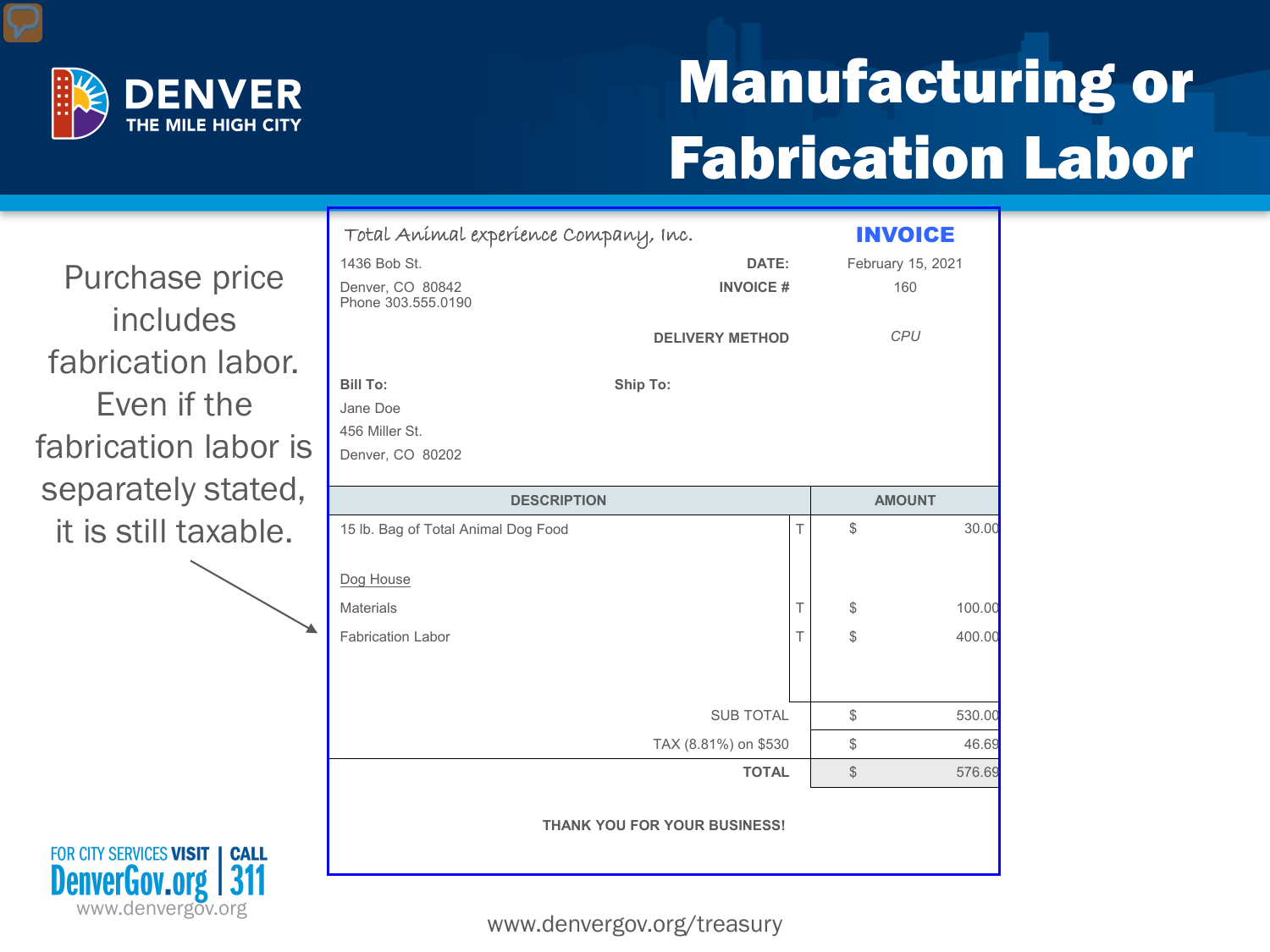

#### Purchase Price

- ❖ The gross value of all materials, labor and services, inclusive of profit
	- o Manufacturing labor
- **❖** Transportation and delivery charges
	- o Freight
	- o Fuel surcharge
	- o Shipping and handling
- ❖ Without any discount from the price
- ❖ Any other expense whatsoever



6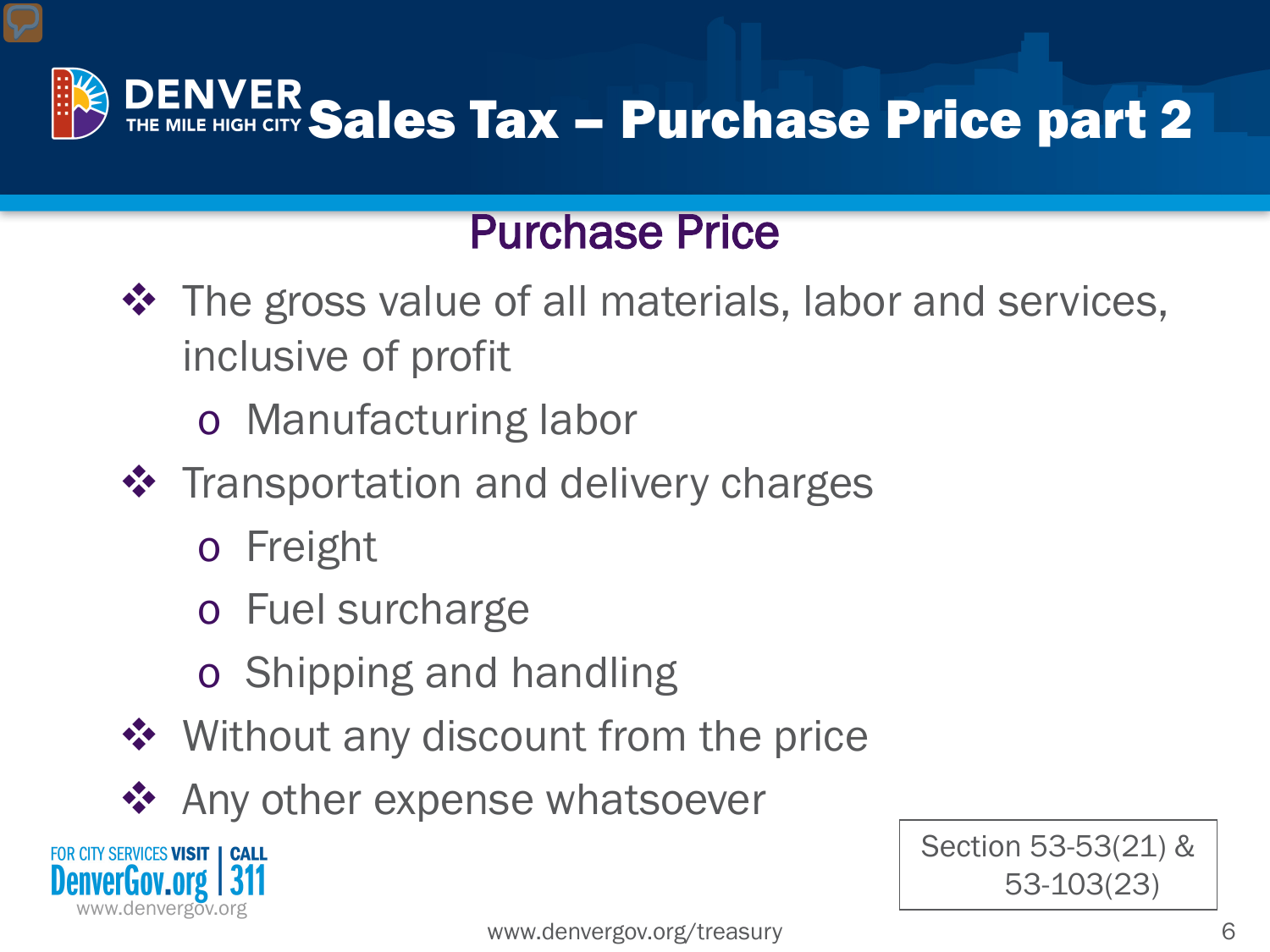

≡

FOR CITY SERVICES VISIT | CALL<br>**DenverGov.org | 311** 

# Freight

| Total Anímal experíence Company, Inc.                             |                                                                   |   | <b>INVOICE</b>           |        |
|-------------------------------------------------------------------|-------------------------------------------------------------------|---|--------------------------|--------|
| 1436 Bob St.<br>Denver, CO 80842<br>Phone 303.555.0190            | <b>DATE:</b><br><b>INVOICE#</b>                                   |   | February 15, 2021<br>185 |        |
|                                                                   | <b>DELIVERY METHOD</b>                                            |   | <b>Shipped</b>           |        |
| <b>Bill To:</b><br>Jane Doe<br>456 Miller St.<br>Denver, CO 80202 | <b>Ship To:</b><br>Jane Doe<br>456 Miller St.<br>Denver, CO 80202 |   |                          |        |
|                                                                   | <b>DESCRIPTION</b>                                                |   | <b>AMOUNT</b>            |        |
| 15 lb. Bag of Total Animal Dog Food                               |                                                                   | T | $\mathbb{S}$             | 25.00  |
| Ball - Dog Toy                                                    |                                                                   | Τ | \$                       | 5.00   |
| 2 lb. Dog Treats                                                  |                                                                   | T | $\mathcal{L}$            | 15.00  |
| Dog Bones                                                         |                                                                   | T | $\mathbb S$              | 25.00  |
| Freight charge                                                    | Freight & fuel charges are                                        | T | \$                       | 5.00   |
| Fuel surcharge                                                    | taxable by Denver                                                 | T | \$                       | 5.00   |
|                                                                   | <b>SUB TOTAL</b>                                                  |   | \$                       | 80.00  |
|                                                                   | TAX (8.81%) on \$80                                               |   |                          | \$7.05 |
|                                                                   | <b>TOTAL</b>                                                      |   | $\mathbb S$              | 87.05  |
|                                                                   | <b>THANK YOU FOR YOUR BUSINESS!</b>                               |   |                          |        |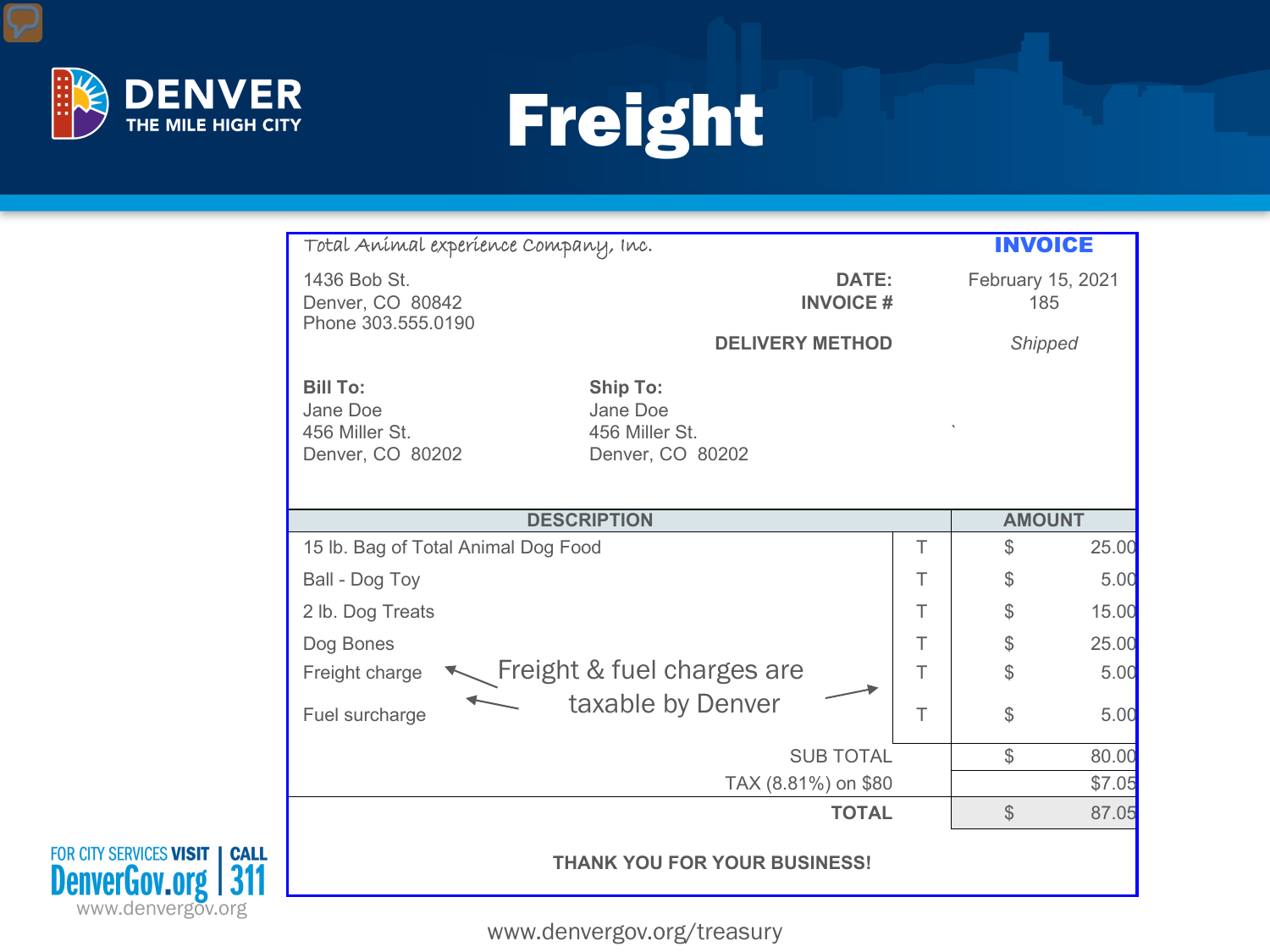

#### Purchase Price

- $\triangle$  The gross value of all materials, labor and services, inclusive of profit
	- o Manufacturing labor
- ❖ Transportation and delivery charges
	- o Freight
	- o Fuel surcharge
	- o Shipping and handling
- ❖ Without any discount from the price
- ❖ Any other expense whatsoever

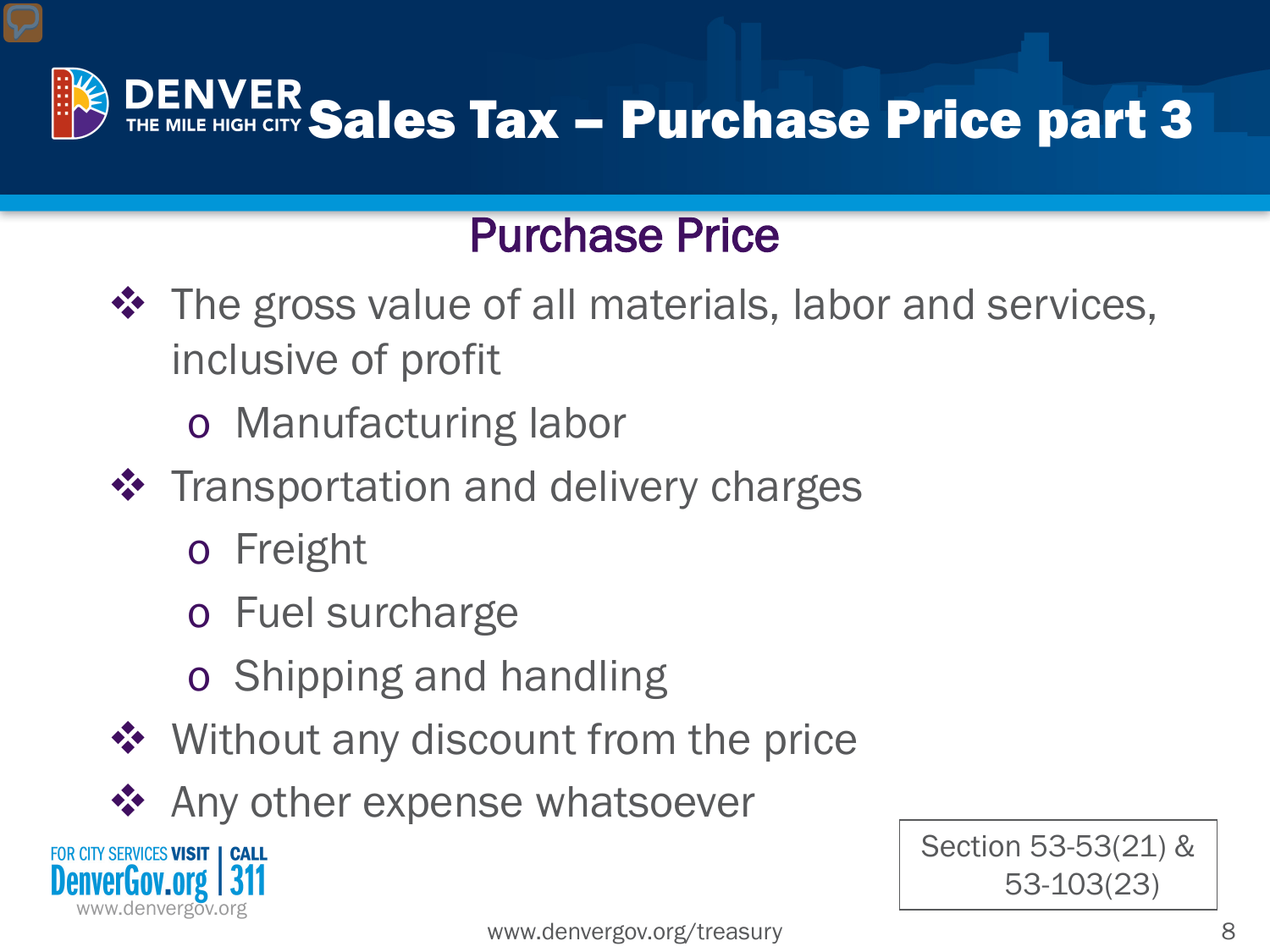

≡

#### Cash Discount

|                                                                                        | Total Animal experience Company, Inc.                             |                                                                         |   | <b>INVOICE</b>           |        |
|----------------------------------------------------------------------------------------|-------------------------------------------------------------------|-------------------------------------------------------------------------|---|--------------------------|--------|
|                                                                                        | 1436 Bob St.<br>Denver, CO 80842<br>Phone 303.555.0190            | DATE:<br><b>INVOICE#</b>                                                |   | February 15, 2021<br>185 |        |
|                                                                                        |                                                                   | <b>DELIVERY METHOD</b>                                                  |   | Shipped                  |        |
|                                                                                        | <b>Bill To:</b><br>Jane Doe<br>456 Miller St.<br>Denver, CO 80202 | <b>Ship To:</b><br>Jane Doe<br>456 Miller St.<br>Denver, CO 80202       |   |                          |        |
|                                                                                        |                                                                   | <b>DESCRIPTION</b>                                                      |   | <b>AMOUNT</b>            |        |
| Cash discounts                                                                         | 15 lb. Bag of Total Animal Dog Food                               |                                                                         | т | $\mathcal{L}$            | 25.00  |
|                                                                                        | Ball - Dog Toy                                                    |                                                                         | Τ | \$                       | 5.00   |
| do not reduce the                                                                      | 2 lb. Dog Treats                                                  |                                                                         | Τ | $\mathcal{S}$            | 15.00  |
| taxable purchase                                                                       | Dog Bones                                                         |                                                                         | Τ | $\mathbb S$              | 25.00  |
| price.                                                                                 |                                                                   |                                                                         |   |                          |        |
|                                                                                        |                                                                   | <b>SUB TOTAL</b>                                                        |   | \$                       | 70.00  |
|                                                                                        |                                                                   | TAX (8.81%) on \$70                                                     |   |                          | \$6.17 |
|                                                                                        |                                                                   | <b>TOTAL</b>                                                            |   | $\frac{1}{2}$            | 76.17  |
|                                                                                        |                                                                   | If paid by March 7th take a 10% discount. Invoice total will be \$65.36 |   |                          |        |
| FOR CITY SERVICES VISIT   CALL<br>  311<br><b>DenverGov.org  </b><br>www.denvergov.org |                                                                   | <b>THANK YOU FOR YOUR BUSINESS!</b>                                     |   |                          |        |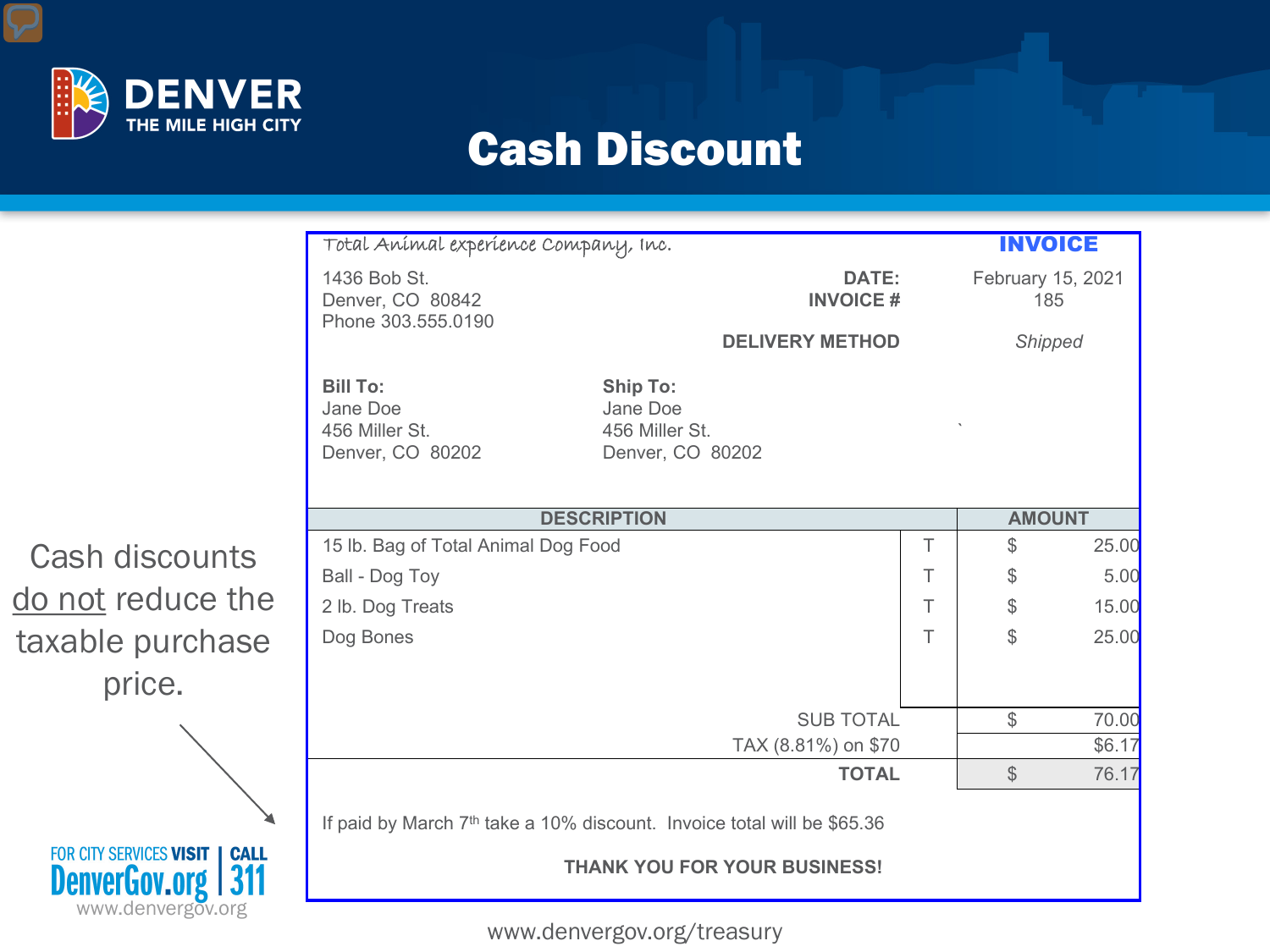

#### Trade Discount

Trade or quantity discounts do reduce the taxable purchase price.

www.denvergov.org

FOR CITY SERVICES VISIT | CALL

**DenverGov.org** 

| Total Anímal experíence Company, Inc.                                                             |                                          |                  | <b>INVOICE</b>     |                   |
|---------------------------------------------------------------------------------------------------|------------------------------------------|------------------|--------------------|-------------------|
| 1436 Bob St.                                                                                      | <b>DATE:</b>                             |                  | February 15, 2021  |                   |
| <b>INVOICE#</b><br>Denver, CO 80842                                                               |                                          |                  | 240                |                   |
| Phone 303.555.0190                                                                                | <b>DELIVERY METHOD</b>                   |                  | <b>Shipped</b>     |                   |
| <b>Bill To:</b>                                                                                   | <b>Ship To:</b>                          |                  |                    |                   |
| Fido's Day Care                                                                                   | Same                                     |                  |                    |                   |
| 759 Vine St.                                                                                      |                                          |                  |                    |                   |
| Denver, CO 80202                                                                                  |                                          |                  |                    |                   |
| <b>DESCRIPTION</b>                                                                                |                                          |                  | <b>AMOUNT</b>      |                   |
| 15 lb. Bag of Total Animal Dog Treats (50 bags)<br>Trade discount (10%) for ordering over 10 bags |                                          | $\top$<br>$\top$ | \$<br>$\mathbb{S}$ | 250.00<br>(25.00) |
|                                                                                                   | <b>SUB TOTAL</b><br>TAX (8.81%) on \$225 |                  | $\mathcal{L}$      | 225.00<br>\$19.82 |
|                                                                                                   | <b>TOTAL</b>                             |                  | $\mathcal{S}$      | 244.82            |
|                                                                                                   | <b>THANK YOU FOR YOUR BUSINESS!</b>      |                  |                    |                   |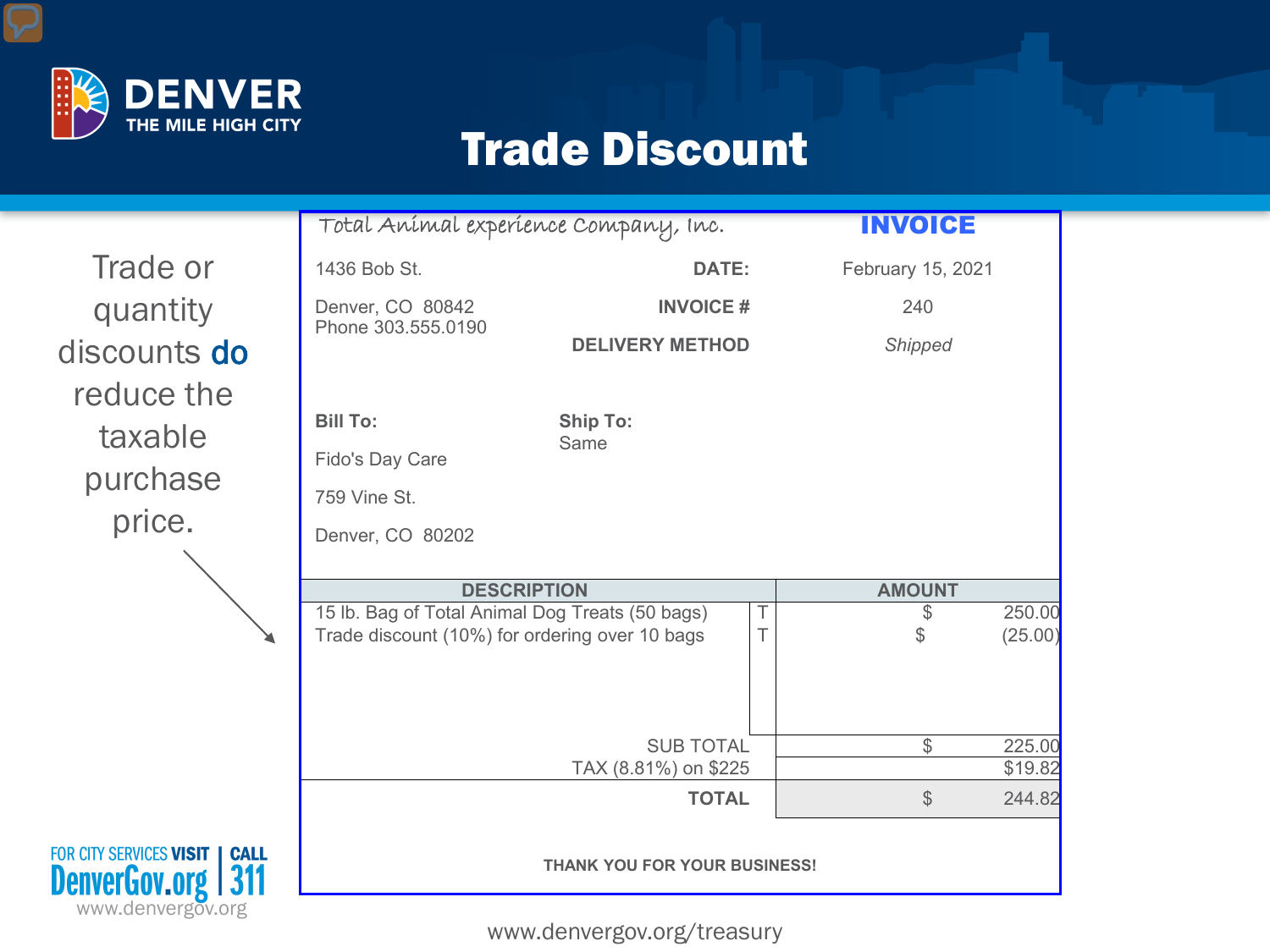

#### Purchase Price

- ❖ The gross value of all materials, labor and services, inclusive of profit
	- o Manufacturing labor
- **❖** Transportation and delivery charges
	- o Freight
	- o Fuel surcharge
	- o Shipping and handling
- ❖ Without any discount from the price
- ❖ Any other expense whatsoever



Section 53-53(21) &

53-103(23)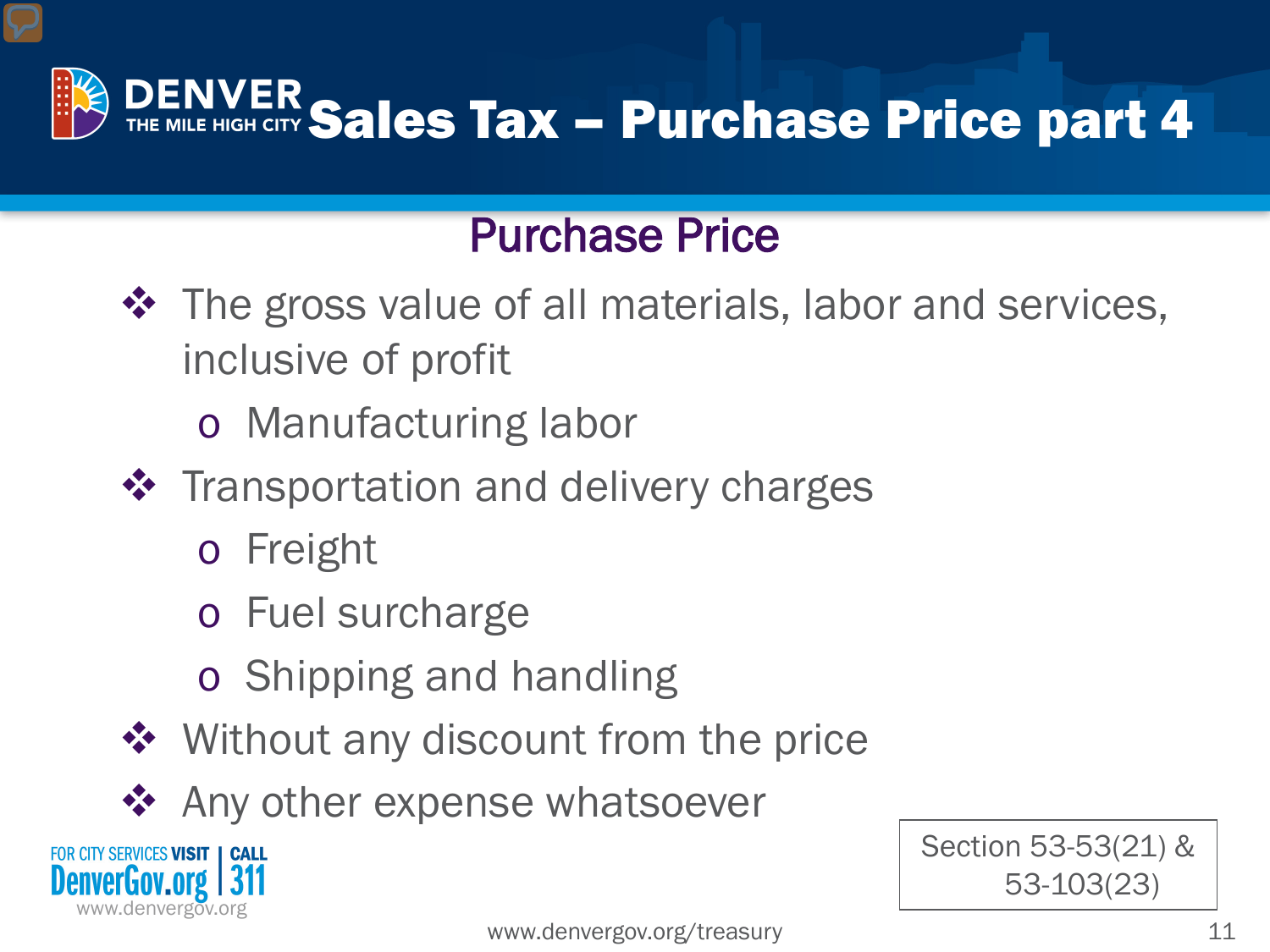

#### Not included in the Purchase Pr[ice](http://images.google.com/imgres?imgurl=http://shallowthinker.com/wp-content/uploads/2008/01/muscle.jpg&imgrefurl=http://shallowthinker.com/2008/01/&usg=__Pf_p7nsx4wk1_6Iw3ieOhYvTrxY=&h=702&w=720&sz=20&hl=en&start=13&tbnid=0xOkeKw30KEK_M:&tbnh=137&tbnw=140&prev=/images?q=muscle&gbv=2&hl=en)

Exempt Labor



Section 53-53(21) &

53-103(23)

The consideration received for labor or services used in **installing**, applying, remodeling or repairing the property sold if the consideration for such services is separately stated from the consideration received for the tangible personal property in the retail sale.

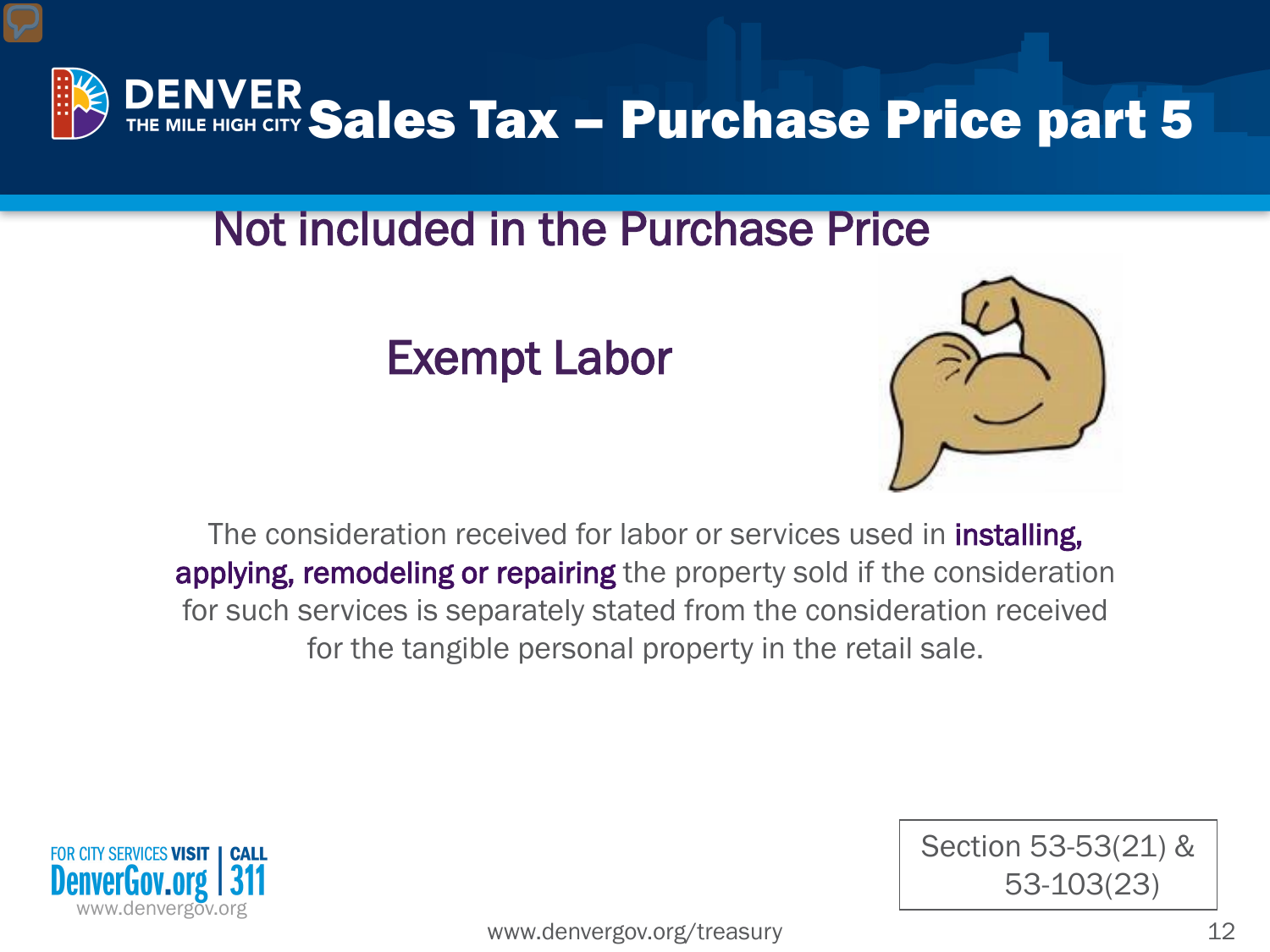

# Exempt Labor

|                                                                                                       | Total Anímal experíence Company, Inc.                           |                              | <b>INVOICE</b>           |                 |
|-------------------------------------------------------------------------------------------------------|-----------------------------------------------------------------|------------------------------|--------------------------|-----------------|
|                                                                                                       | 1436 Bob St.                                                    | <b>DATE:</b>                 | February 15, 2021        |                 |
| The separately                                                                                        | Denver, CO 80842<br>Phone 303.555.0190                          | <b>INVOICE#</b>              | 240                      |                 |
| stated<br>installation                                                                                |                                                                 | <b>DELIVERY METHOD</b>       | <b>Shipped</b>           |                 |
| labor is non-<br>taxable                                                                              | <b>Bill To:</b><br>Fido's Day Care                              | <b>Ship To:</b><br>Same      |                          |                 |
|                                                                                                       | 759 Vine St.<br>Denver, CO 80202                                |                              |                          |                 |
|                                                                                                       | <b>DESCRIPTION</b>                                              |                              | <b>AMOUNT</b>            |                 |
|                                                                                                       | 15 lb. Bag of Total Animal Dog Treats (50 bags)<br>Installation |                              | \$<br>$\mathcal{L}$      | 250.00<br>75.00 |
|                                                                                                       |                                                                 | <b>SUB TOTAL</b>             | \$                       | 325.00          |
|                                                                                                       |                                                                 | TAX (8.81%) on \$250         | $\overline{\mathcal{S}}$ | 22.03           |
|                                                                                                       |                                                                 | <b>TOTAL</b>                 | $\frac{1}{2}$            | 347.03          |
| <b>FOR CITY SERVICES VISIT  </b><br><b>CALL</b><br>  311<br><b>DenverGov.org</b><br>www.denvergov.org |                                                                 | THANK YOU FOR YOUR BUSINESS! |                          |                 |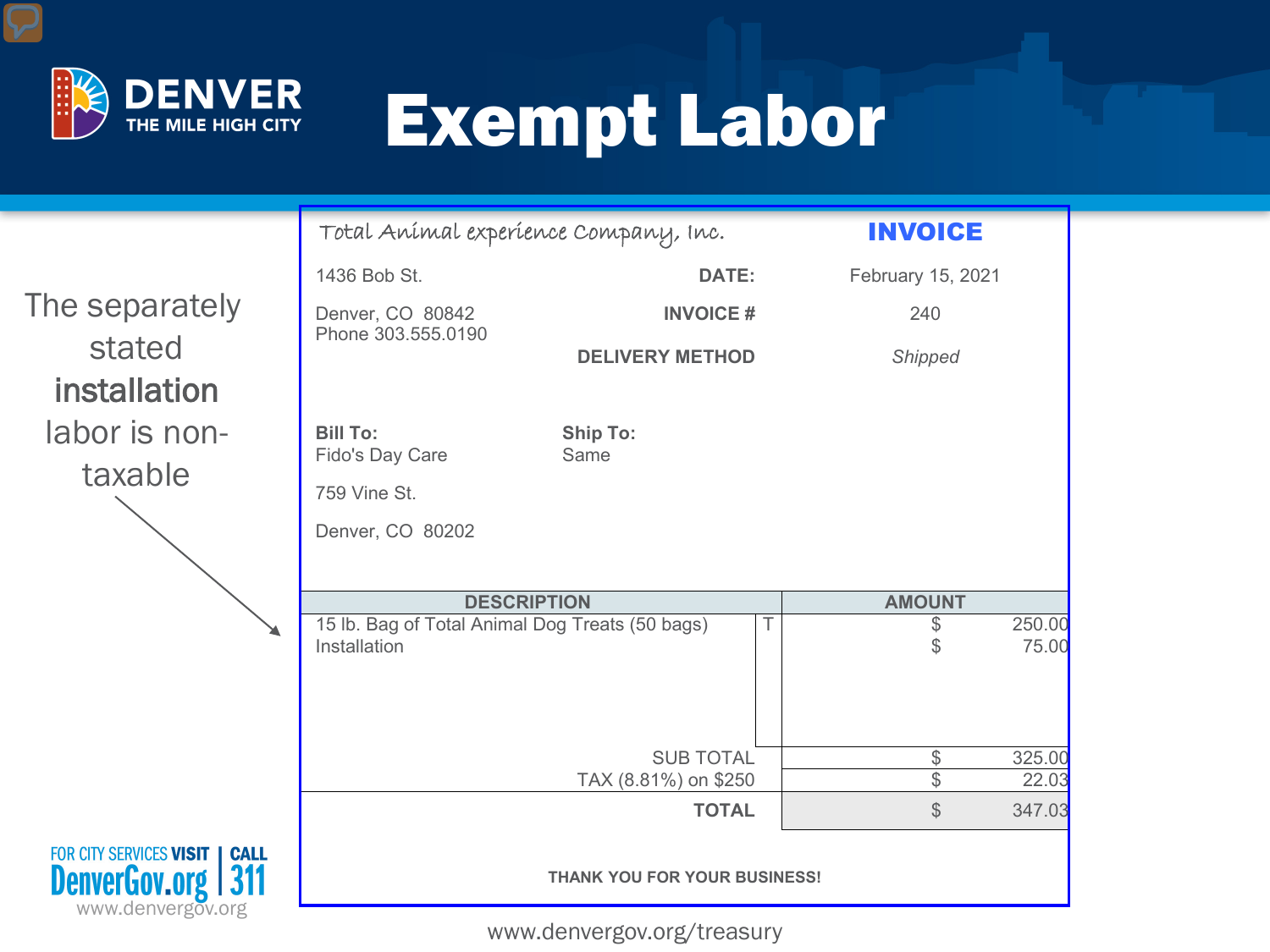

### Not Included in the Purchase Price



Section 53-53(21) &

53-103(23)

- **❖** Interest
- **❖** Finance charges
- ◆ Must be separately stated on the invoice

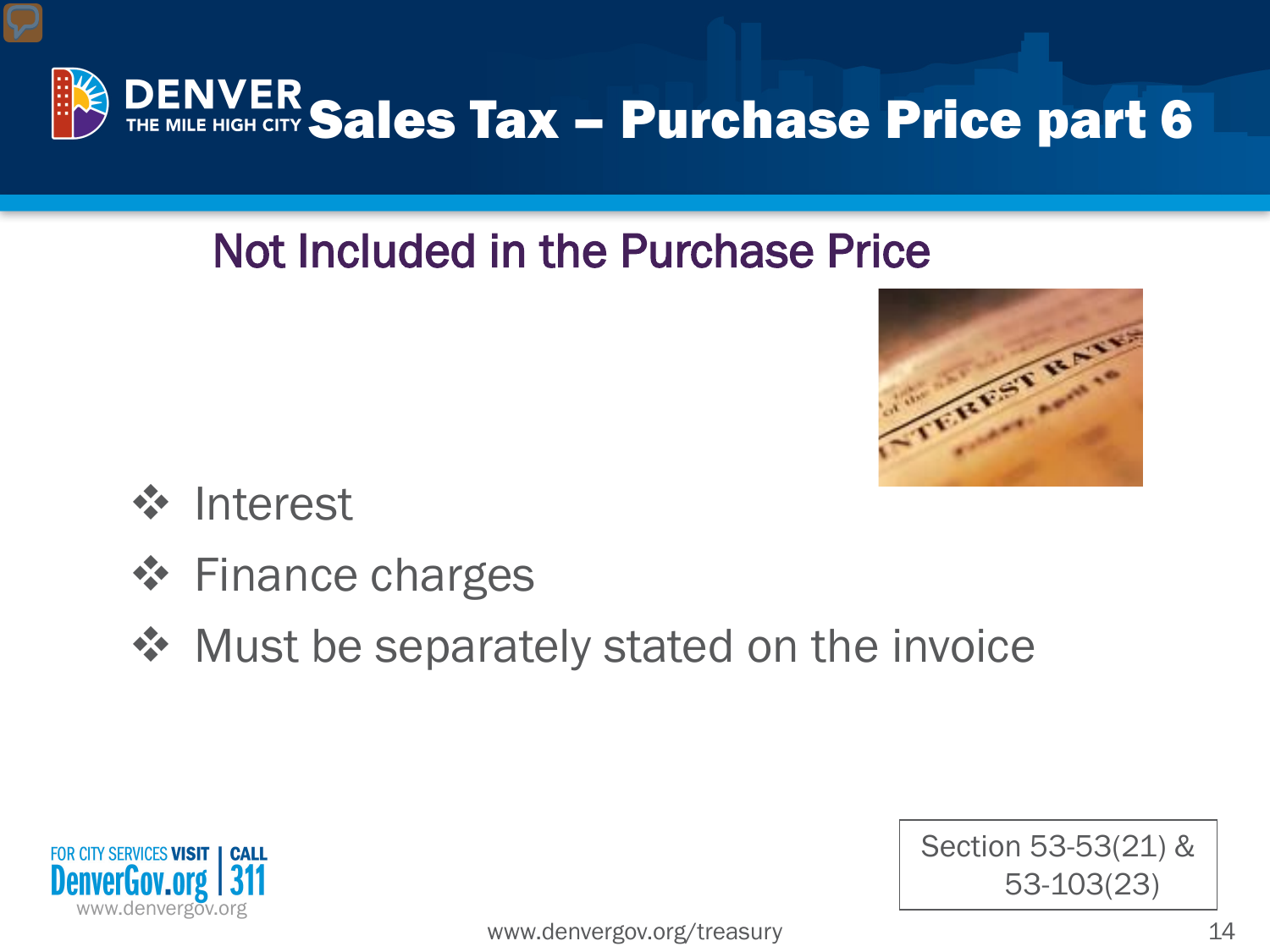

|                                                                                      | Total Anímal experíence Company, Inc.           |                                     | <b>INVOICE</b>    |        |
|--------------------------------------------------------------------------------------|-------------------------------------------------|-------------------------------------|-------------------|--------|
|                                                                                      | 1436 Bob St.                                    | <b>DATE:</b>                        | February 15, 2021 |        |
|                                                                                      | Denver, CO 80842<br>Phone 303.555.0190 Fax      | <b>INVOICE#</b>                     | 240               |        |
|                                                                                      | 303.555.0191                                    | <b>DELIVERY METHOD</b>              | <b>Shipped</b>    |        |
| The separately                                                                       | <b>Bill To:</b>                                 | <b>Ship To:</b>                     |                   |        |
| stated finance                                                                       |                                                 | Same                                |                   |        |
|                                                                                      | Fido's Day Care                                 |                                     |                   |        |
| charge is non-                                                                       | 759 Vine St.                                    |                                     |                   |        |
| taxable                                                                              | Denver, CO 80202                                |                                     |                   |        |
|                                                                                      |                                                 |                                     |                   |        |
|                                                                                      | <b>DESCRIPTION</b>                              |                                     | <b>AMOUNT</b>     |        |
|                                                                                      | 15 lb. Bag of Total Animal Dog Treats (50 bags) | $\top$                              | \$                | 250.00 |
|                                                                                      | Finance charge for late payment                 |                                     | \$                | 25.00  |
|                                                                                      |                                                 | <b>SUB TOTAL</b>                    | \$                | 275.00 |
|                                                                                      |                                                 | TAX (8.81%) on \$250                | $\overline{\$}$   | 22.03  |
|                                                                                      |                                                 | <b>TOTAL</b>                        | $\mathcal{L}$     | 297.03 |
| FOR CITY SERVICES VISIT   CALL<br><b>DenverGov.org</b><br>  311<br>www.denvergov.org |                                                 | <b>THANK YOU FOR YOUR BUSINESS!</b> |                   |        |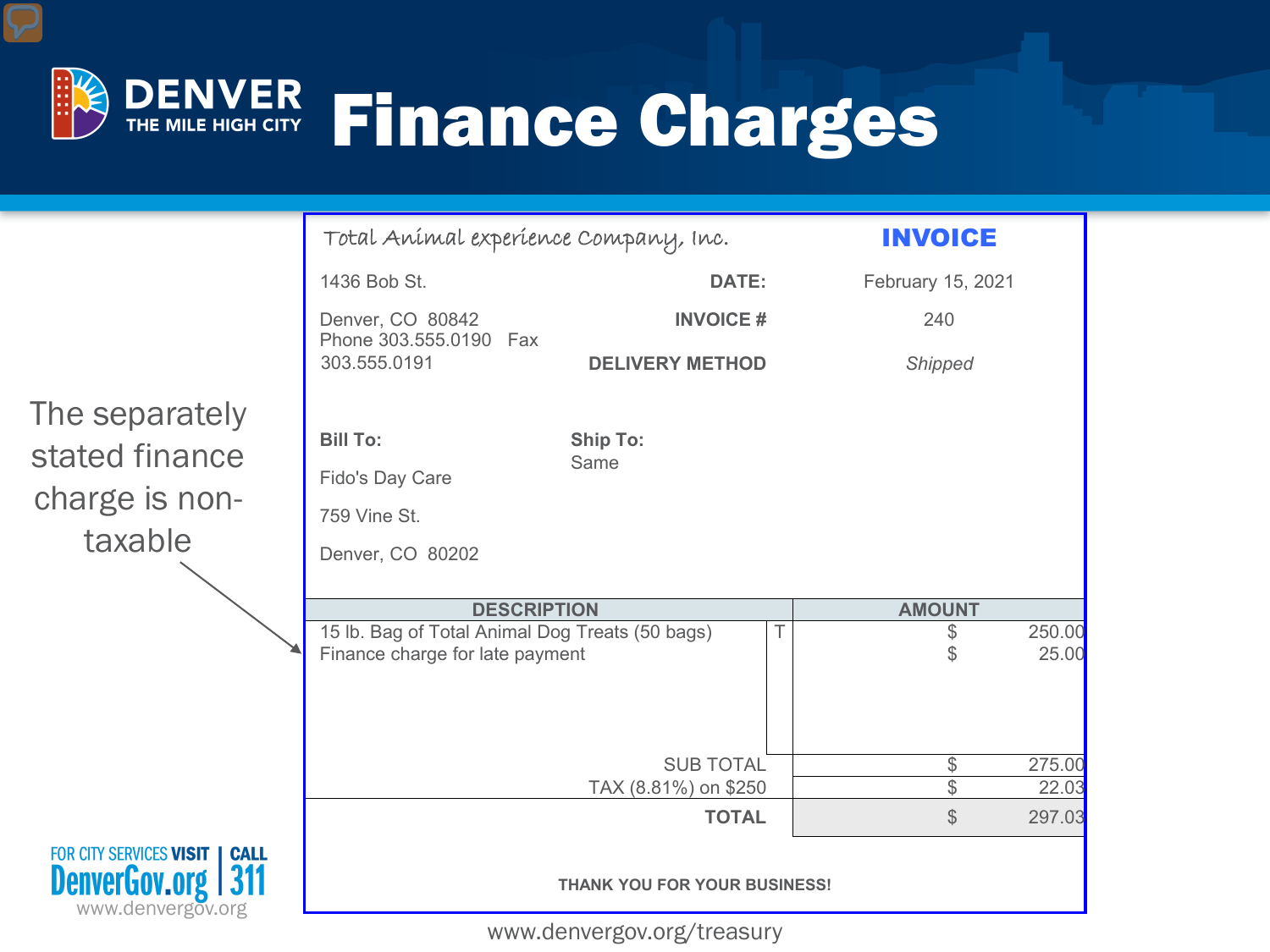

### Sales Tax - jurisdiction

### Which jurisdiction's sales tax should I charge?

**Delivery** If the item was delivered to the customer, the tax is due where the delivery took place.





Pick-Up If the item was picked-up at the vendors location, the tax is due where the item was picked-up.



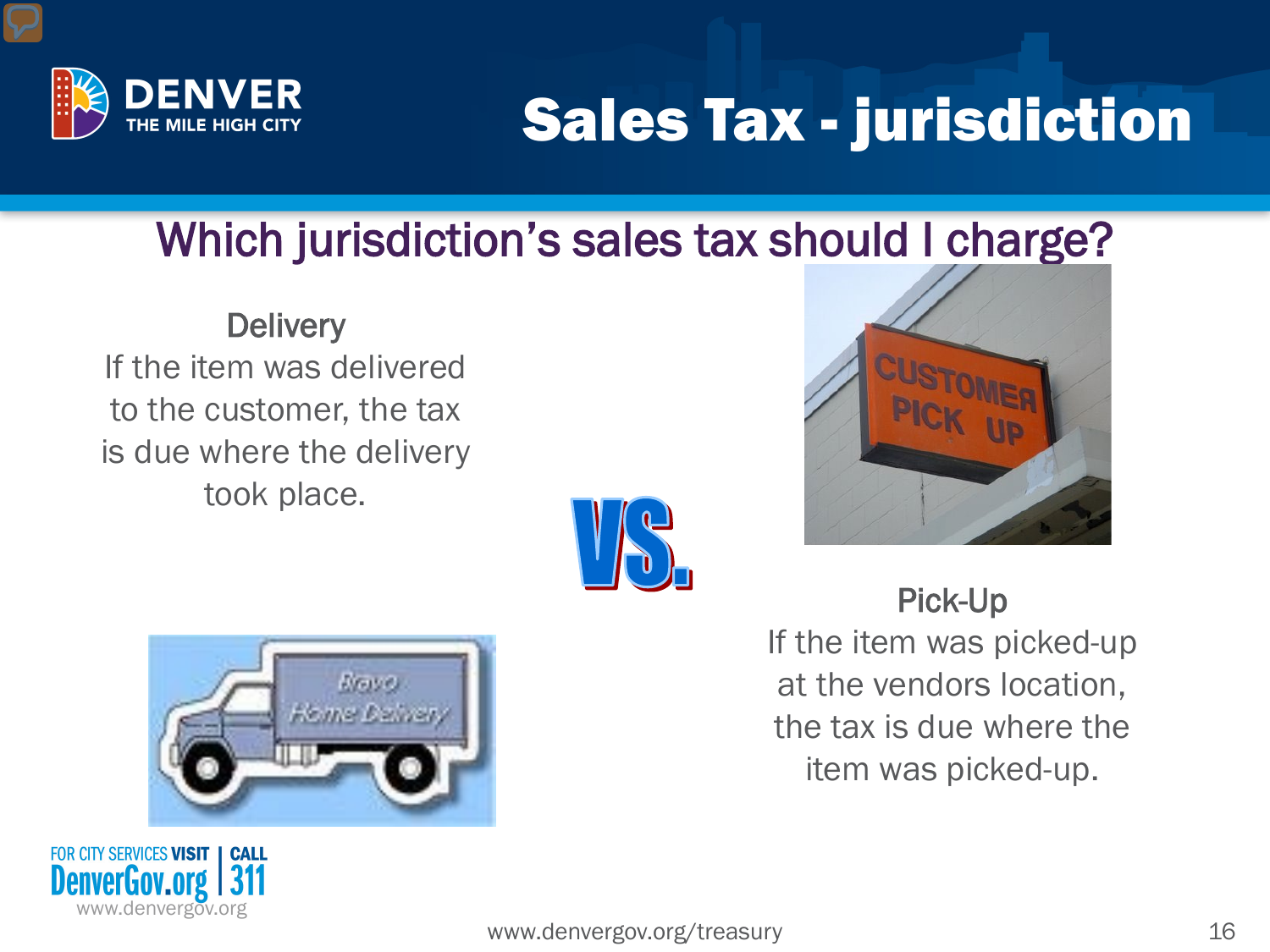

# Customer Pick Up

| Total Anímal experíence Company, Inc.<br>1436 Bob St.<br>Denver, CO 80842<br>Phone 303.555.0190 | <b>DATE:</b><br><b>INVOICE#</b><br><b>DELIVERY METHOD</b> | <b>INVOICE</b><br>February 15, 2021<br>102<br>$CPU \rightarrow$ |                                   |
|-------------------------------------------------------------------------------------------------|-----------------------------------------------------------|-----------------------------------------------------------------|-----------------------------------|
| <b>Bill To:</b><br>Jane Doe<br>456 Miller St.<br>Denver, CO 80202                               | <b>Ship To:</b>                                           |                                                                 | <b>These</b><br><i>items</i> were |
| <b>DESCRIPTION</b>                                                                              |                                                           | <b>AMOUNT</b>                                                   | picked-up                         |
| 15 lb. Bag of Total Animal Dog Food                                                             | т                                                         | $\mathcal{S}$<br>30.00                                          |                                   |
| <b>Beagle</b>                                                                                   | T                                                         | 300.00<br>\$                                                    | by the                            |
| 2 lb. Dog Treats                                                                                | Τ                                                         | \$<br><b>15.00</b>                                              | customer.                         |
| Lab Tests on Beagle                                                                             |                                                           | \$<br>50.00                                                     | Tax is due<br>in the              |
|                                                                                                 | <b>SUB TOTAL</b>                                          | \$<br>395.00                                                    | jurisdiction                      |
|                                                                                                 | TAX (8.81%) on \$345                                      | \$<br>30.39                                                     |                                   |
|                                                                                                 | <b>TOTAL</b>                                              | $\mathcal{L}$<br>425.39                                         | where the                         |
|                                                                                                 | <b>THANK YOU FOR YOUR BUSINESS!</b>                       |                                                                 | <i>items</i> were<br>picked-up.   |

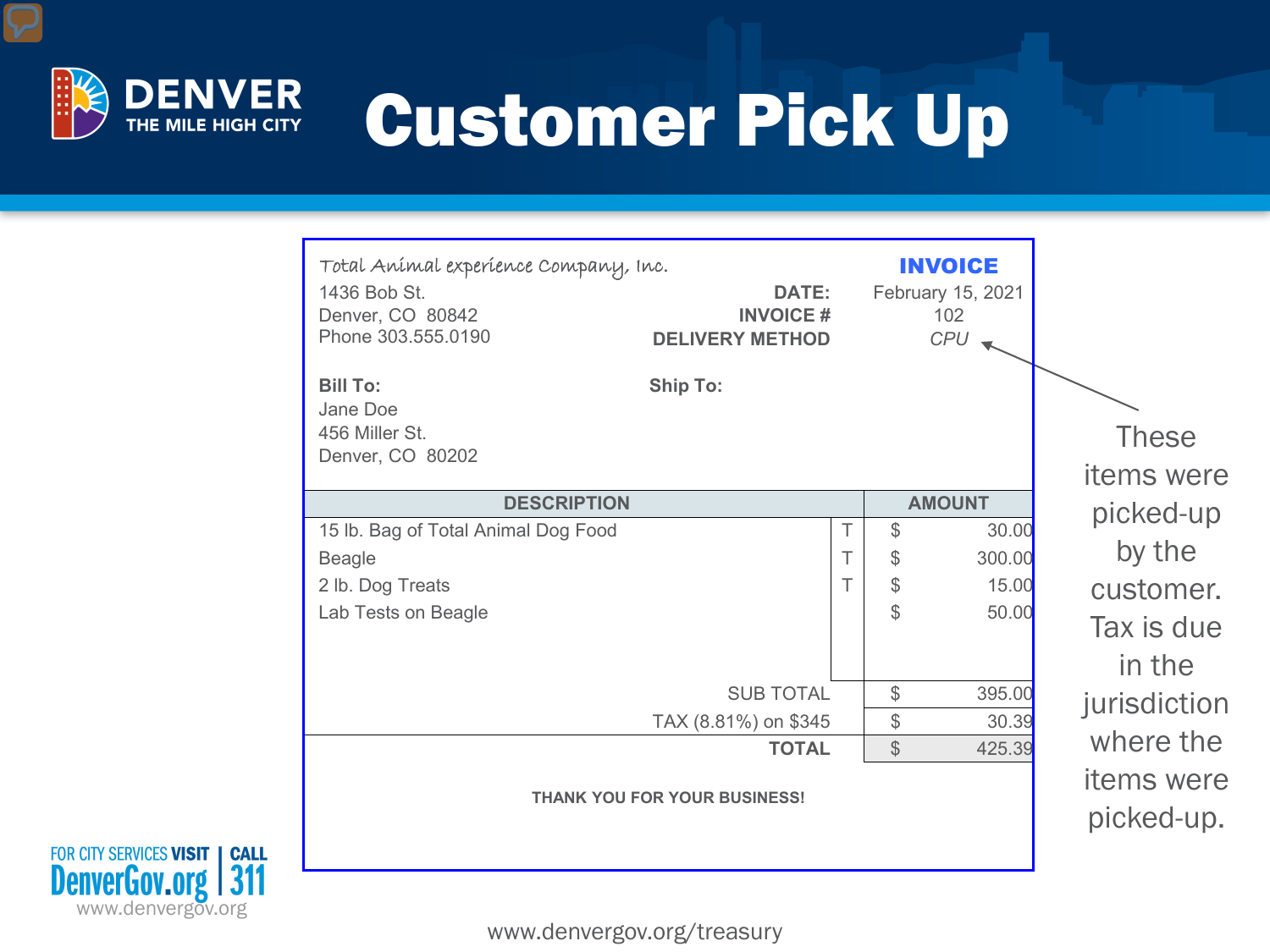

www.denvergov.org

FOR CITY SERVICES VISIT | CALL

**DenverGov.org** 

## Delivered to purchaser's location

| Total Anímal experíence Company, Inc.<br>1436 Bob St.<br>Denver, CO 80842<br>Phone 303.555.0190  Fax 303.555.0191<br><b>Bill To:</b><br>Jane Doe<br>456 Miller St.<br>Denver, CO 80202 | <b>DELIVERY METHOD</b><br><b>Ship To:</b><br>Jane Doe<br>456 Miller St.<br>Denver, CO 80202 | <b>DATE:</b><br><b>INVOICE#</b> | <b>INVOICE</b><br>February 15, 2021<br>185<br><b>Shipped</b> |       | These items<br>were delivered<br>to the<br>customer. Tax<br>is due in the<br>jurisdiction |
|----------------------------------------------------------------------------------------------------------------------------------------------------------------------------------------|---------------------------------------------------------------------------------------------|---------------------------------|--------------------------------------------------------------|-------|-------------------------------------------------------------------------------------------|
|                                                                                                                                                                                        | <b>DESCRIPTION</b>                                                                          |                                 | <b>AMOUNT</b>                                                |       | where delivery                                                                            |
| 15 lb. Bag of Total Animal Dog Food                                                                                                                                                    |                                                                                             |                                 | \$                                                           | 25.00 |                                                                                           |
| Ball - Dog Toy                                                                                                                                                                         |                                                                                             |                                 | \$                                                           | 5.00  | will take place.                                                                          |
| 2 lb. Dog Treats                                                                                                                                                                       |                                                                                             |                                 | \$                                                           | 15.00 |                                                                                           |
| Dog Bones                                                                                                                                                                              |                                                                                             |                                 | \$                                                           | 25.00 |                                                                                           |
| Freight charge                                                                                                                                                                         |                                                                                             |                                 | \$                                                           | 5.00  |                                                                                           |
| Fuel surcharge                                                                                                                                                                         |                                                                                             |                                 | \$                                                           | 5.00  |                                                                                           |
|                                                                                                                                                                                        |                                                                                             | <b>SUB TOTAL</b>                | \$                                                           | 80.00 |                                                                                           |
|                                                                                                                                                                                        | TAX (8.81%) on \$80                                                                         |                                 | \$                                                           | 7.05  |                                                                                           |
|                                                                                                                                                                                        |                                                                                             | <b>TOTAL</b>                    | $\mathbb{S}$                                                 | 87.05 |                                                                                           |
|                                                                                                                                                                                        | <b>THANK YOU FOR YOUR BUSINESS!</b>                                                         |                                 |                                                              |       |                                                                                           |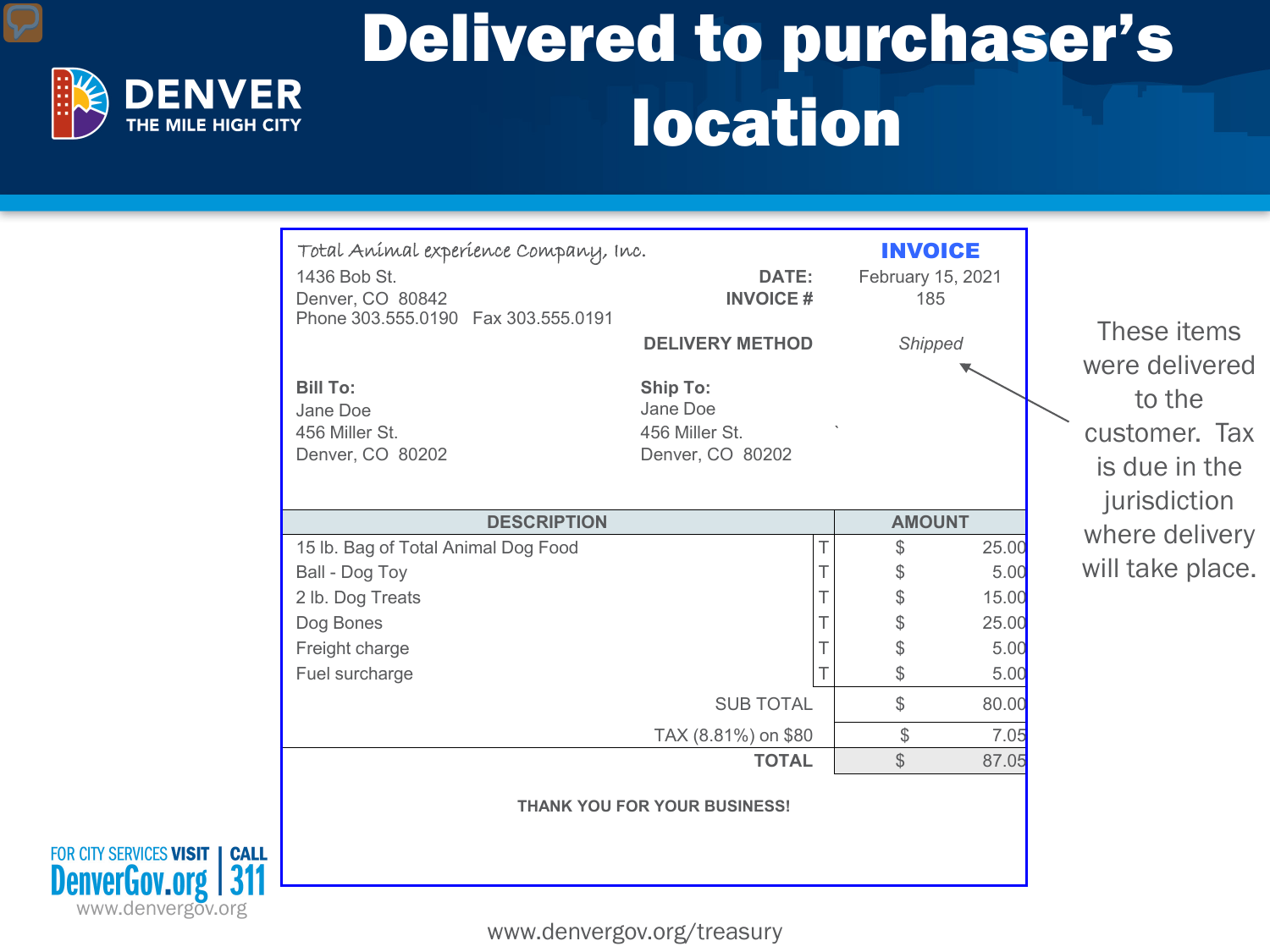

If the item is delivered, it is extremely important to verify the correct jurisdiction in which the delivery will take place.

Sheridan Blvd and 26th Ave.



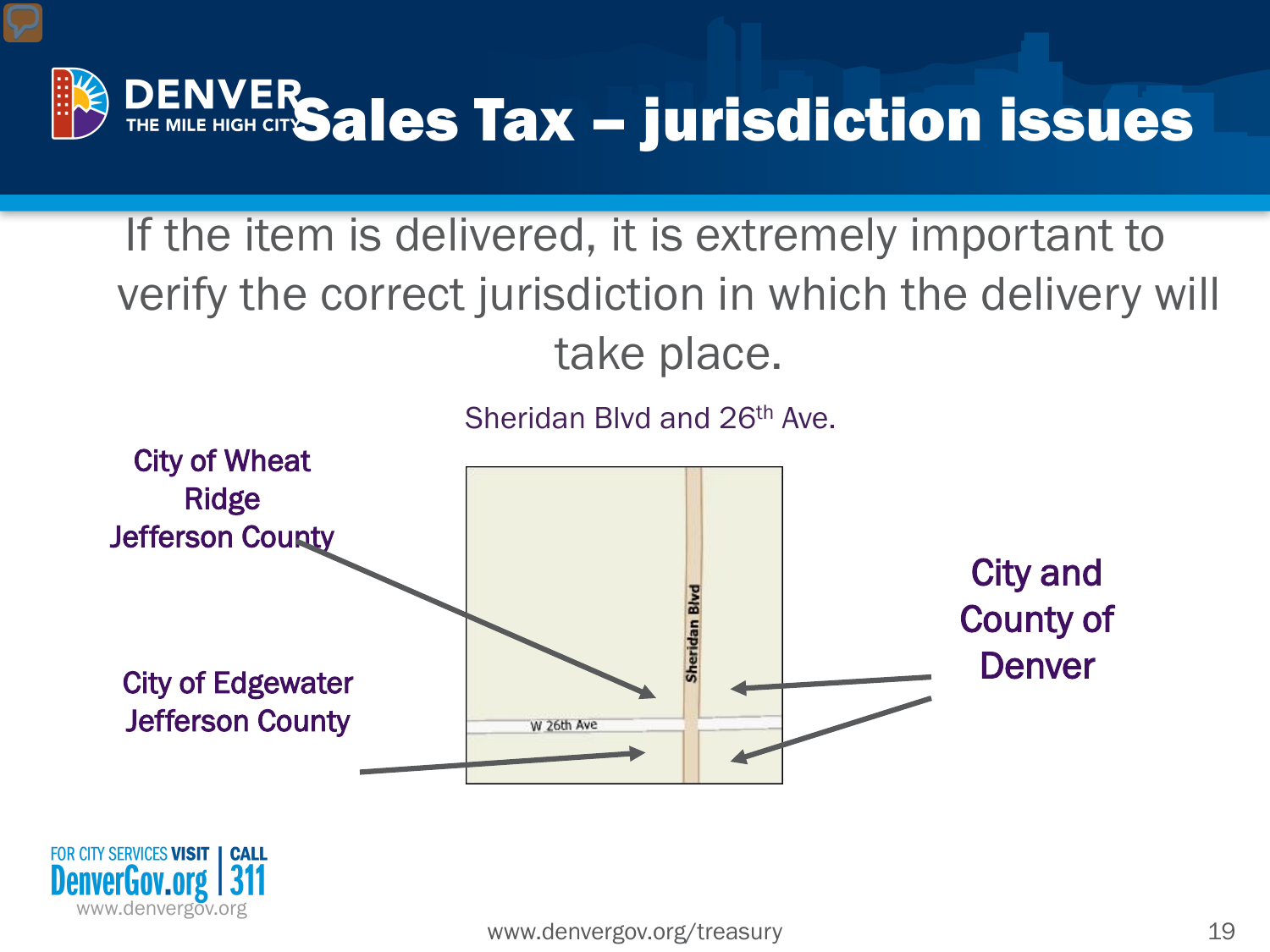

### Sales Tax – Hold Harmless

### Hold Harmless Address Database (Tax Guide #94)

- Retailers making sales in Denver are authorized to use a State Department of Revenue certified electronic address database to determine the proper jurisdictions to which tax is owed. If the retailer relied upon the certified database at the time of the sale, and, as a result of an error in the database, did not charge and collect Denver tax on a sale delivered to Denver, the retailer shall be held harmless for any tax, penalties, and interest due on the specific transaction.
- **❖** [https://colorado.ttr.services](https://colorado.ttr.services/)



Tax Guide 94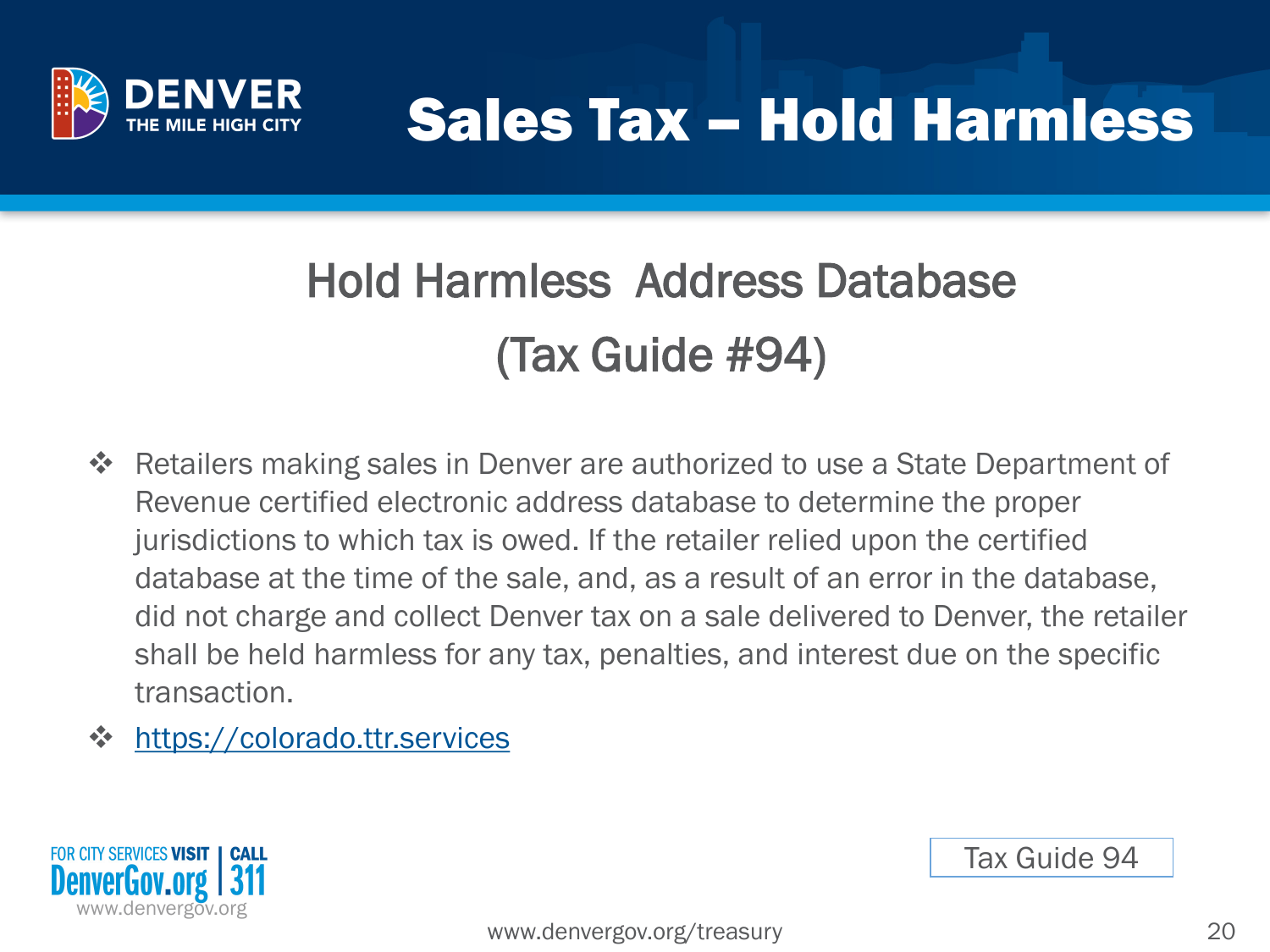

### Sales Tax – Motor Vehicles

#### EXCEPTION!

#### Sales Tax on Business Vehicles



Sales tax should be assessed based upon where the vehicle is principally operated and maintained.





CRS 42-6-139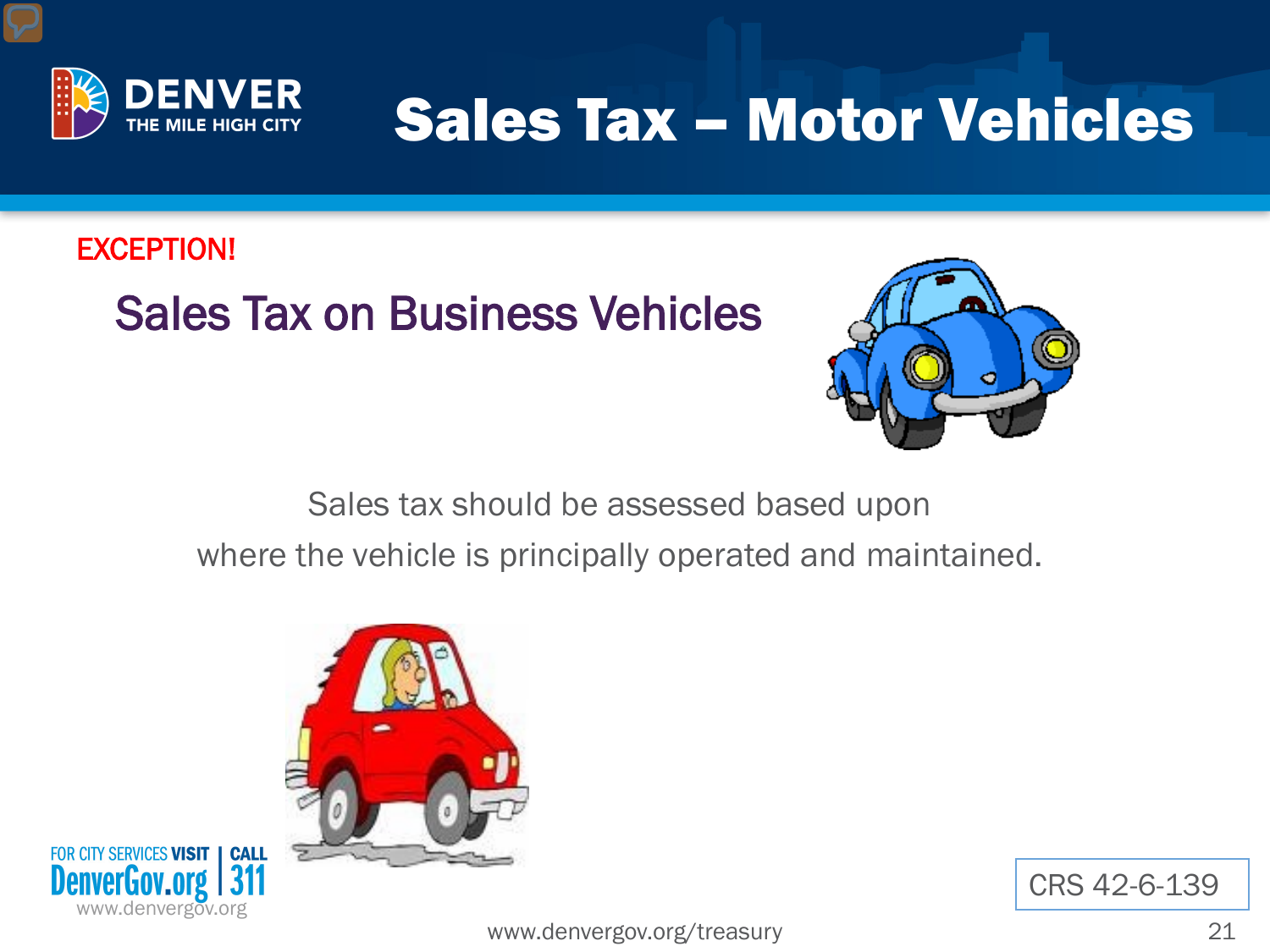

### Sales Tax – Exemptions

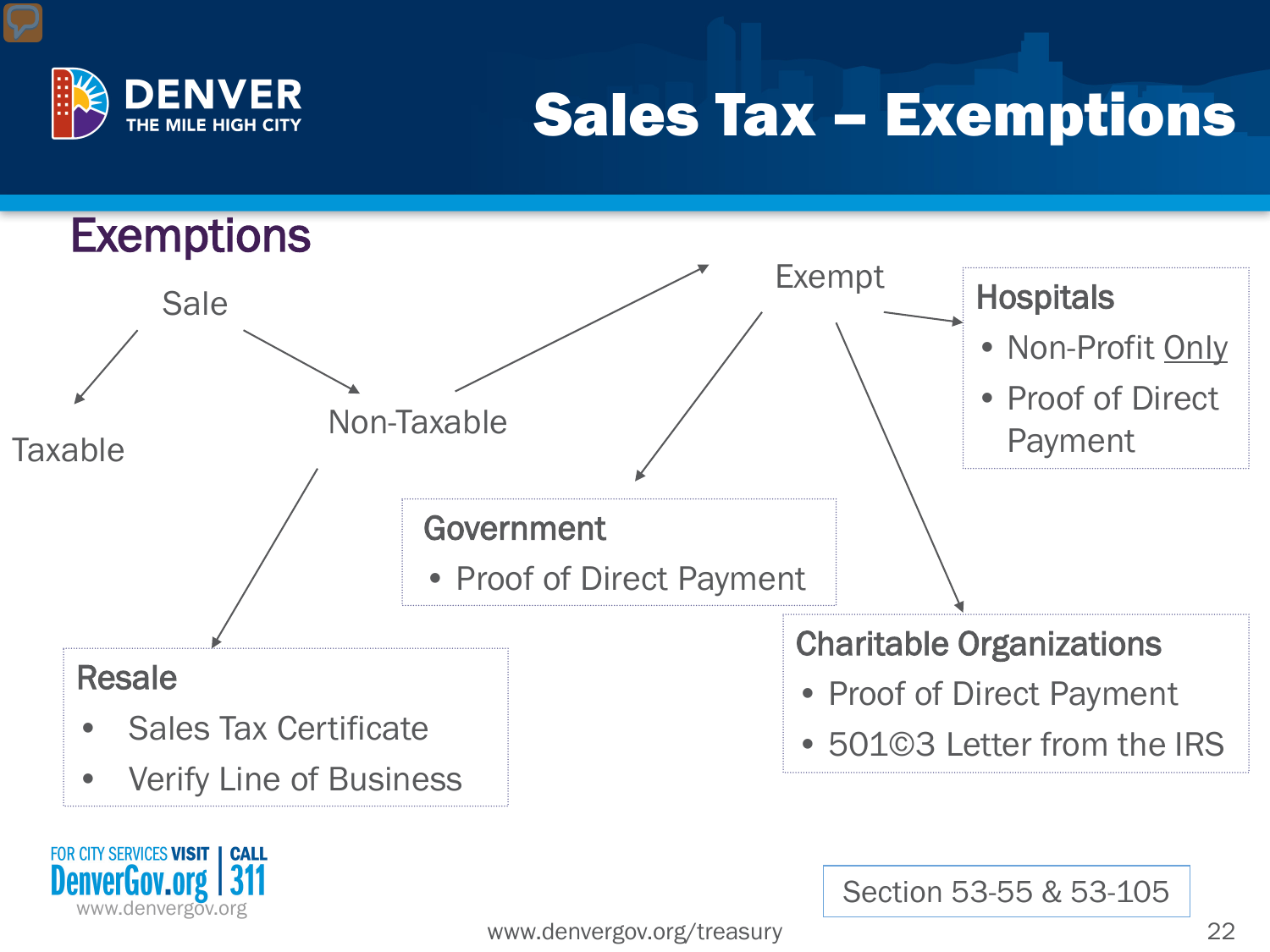### **DENVER** THE MILE HIGH CITY **Sales Tax – Proof of Exemption**



Cash

- Affidavit of Exempt Sale
- copy [of purchase order](http://images.google.com/imgres?imgurl=http://content.etilize.com/225/11971155.jpg&imgrefurl=http://www.iteminfo.com/SearchResults.aspx?sku=TOP46140&prodID=11971155&usg=__XvPpf3XGXpP1Es2ykX1Ij9A_yuE=&h=225&w=225&sz=29&hl=en&start=23&um=1&tbnid=hcu819VIk3h-LM:&tbnh=108&tbnw=108&prev=/images?q=purchase+order+book&ndsp=20&hl=en&sa=N&start=20&um=1)





#### **Check** Proof of Direct Payment – suggestion to use [Af](http://images.google.com/imgres?imgurl=http://www.rental-data.com/images/ist2_3295050_coins_and_cash.jpg&imgrefurl=http://www.rental-data.com/p/Landlord.htm&usg=__r_Z5fEnpnyr7iOPPe3IXOmXyzII=&h=253&w=380&sz=54&hl=en&start=2&um=1&tbnid=ISSfALYHKR4gPM:&tbnh=82&tbnw=123&prev=/images?q=coins+and+cash&hl=en&um=1)fidavit of Exempt Sale at time of transaction



- Affidavit of Exempt Sale
- Do not copy credit card



-Affidavit of Exempt

Sale

Section 53-55 & 53-105